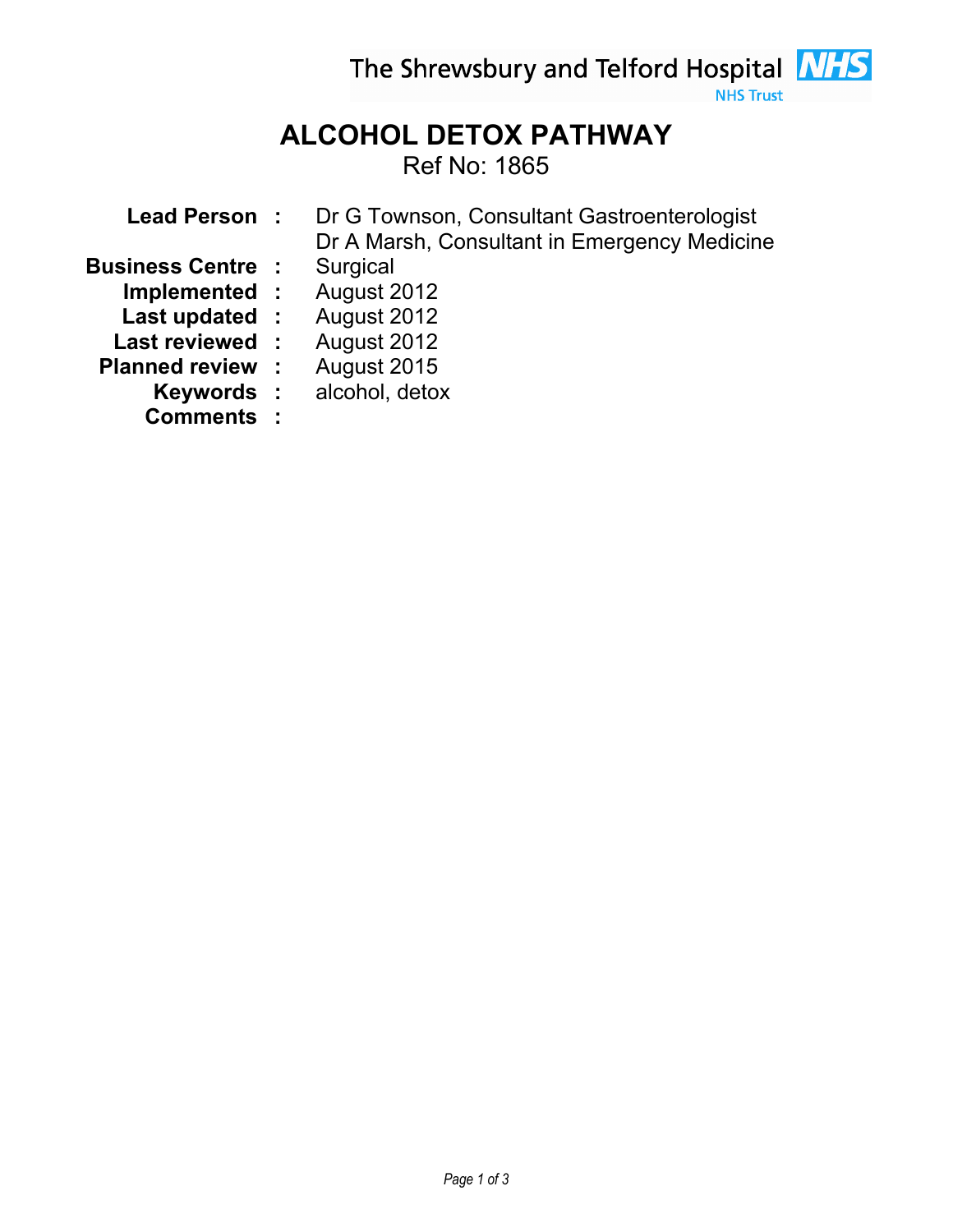## Person in acute alcohol withdrawal

- Auditory disturbance, tremor, headache, nausea or vomiting, visual disturbance, anxiety, agitation, paroxysmal sweats or acute confusion.
- Calculate CIWA-Ar assessment Score Calculate CIWA-Ar score every 6 hours until 4 scores <8 are achieved



**Prescribe Pabrinex** IV 2 ampoule pair for 5 days. Review on day 4 to convert to oral thiamine maximum daily doses of BD 150 mgs or if no evidence of Wernicke's 50mgs daily ongoing.

Please refer to home detox team if needed on day 4 and check to ensure GP happy to support at home:

• Referral to home detox numbers Shropshire CSMT: 01743258800

 Telford: 01952381777 Powys: 01874622333